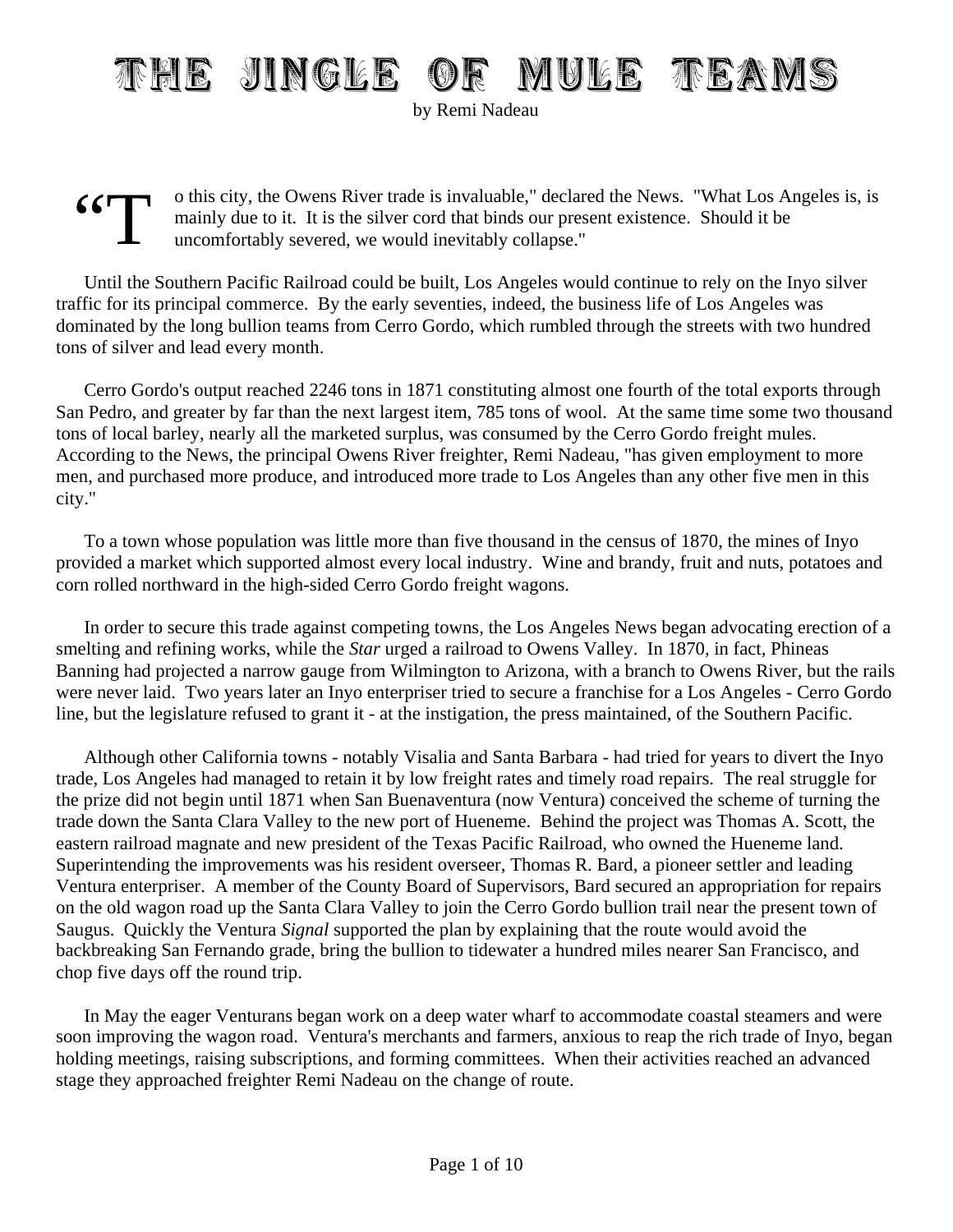But the energetic Frenchman. whose wagons hauled most of the Cerro Gordo freight, was less enthusiastic over the Ventura plan; he flatly refused to deflect the trade from Los Angeles. "If it continues to this city," pointed out the Los Angeles News, "we shall be indebted to him for it."



Remi Nadeau, arriving by ox team in 1861, was Southern California's leading freighter 1869-82. "Nadeau's teams" were familiar on desert roads from Los Angeles to Nevada and Arizona.

It soon developed, however, that Nadeau was no longer the controlling agent. His contract was to expire on December 1, 1871, and when furnaceman M. W. Belshaw had insisted on reducing the freight rate for bullion, Nadeau had refused his terms. The contract was left open for a rival freighter, and if the Venturans could win him over to their route, they might still snatch the Inyo trade from Los Angeles.

Belshaw"s contract was quickly taken up by James Brady, superintendent of a smelter on Owens Lake, who accepted Belshaw's figure on the total freight charge, planning to make up the difference by forcing a reduction in steamer rates. Tall and dignified, brown-haired and heavy-bearded, Brady had the jolly humor of an Irishman and the calculated strategy of a coyote. He had come to Inyo with his family in '69 to superintend the Owens Lake Silver-Lead Company, an Eastern concern attracted by Cerro Gordo's riches. Three miles north of the present Keeler he founded the town of Swansea and soon had in operation a furnace fed by the ores of Cerro Gordo.

Together with the Swansea hauling contract, which he had refused the Los Angeles teamsters, he now controlled the entire bullion shipment of Owens Valley. To the discomfiture of Los Angeles, he was about to play a shrewd game with their silver trade. When a delegation from Ventura came to see him in July, offering to carry his bullion to San Francisco for

one dollar and a half per ton less than the Los Angeles steamer rate, Brady found the cards all falling in his favor.

Late in August he arrived in Ventura and, making sure that word reached the Los Angeles newspapers, rode up the Santa Clara Valley to inspect the new road. At the same time the people of Ventura, taking heart at Brady's interest, were completing their system for handling the bullion traffic. Hueneme's new wharf had already been completed twelve hundred feet into the ocean, standing in eighteen feet of water at high tide. The coastal steamer *Kalorama*, which stood ready to haul the expected silver cargo, tested the pier by running alongside and discharging a load of lumber.

The Ventura *Signal* soon announced that a contract had been let to grade through the *barranca* ravines along the Santa Clara road and that the route was nearly ready for Brady's wagons. Turning to the Santa Clara farmers, the editor asked for work on the road "here cash subscriptions could not be offered. "Let two or three, or more neighbors join together and grade down the nearest barranca and put it in good shape for a ten-mule team."

In the face of these eager preparations and Brady's calculated publicity, Los Angeles was awakening from its slumber. Counter-measures to keep the trade were called for by John G. Downey, and other builders of the city, while the Los Angeles *News* gave sharp warning: "If our city is shorn of the prosperity derived from its present trade monopoly, it will have only the shortsightedness of its own citizens to thank for the disastrous result."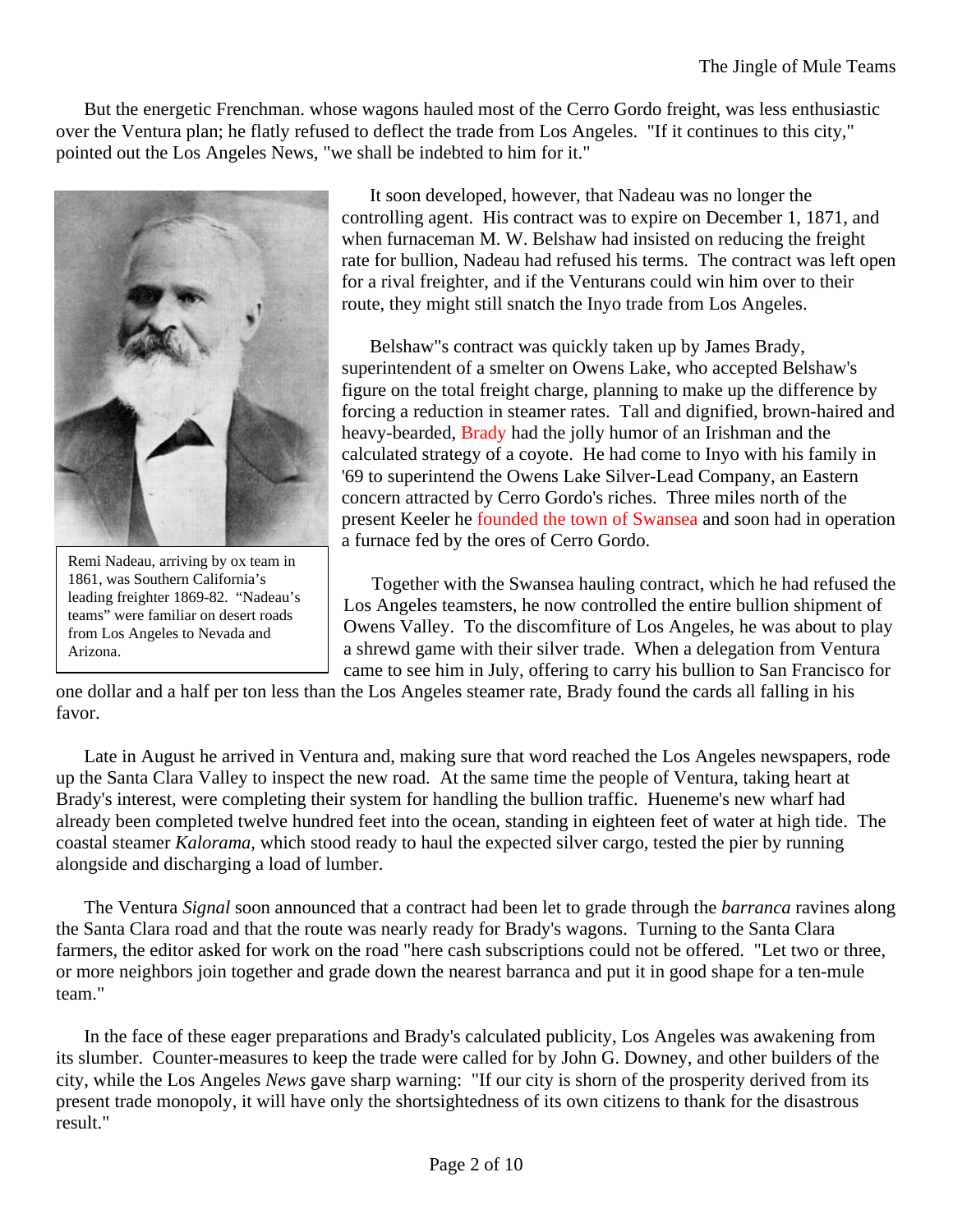Accordingly, the city was prepared to negotiate when James Brady arrived late in September; with only two months remaining before his hauling contract became effective, he was ready to see what proposition for reduced freights the Angelenos might offer. Meeting with John G. Downey and thirty prominent businessmen at the Bella Union Hotel, he told them he would withdraw the Owens River trade unless a reduction was made in forwarding rates from the Los Angeles depot to San Francisco.

The following day the city-makers moved into action. A committee was sent to approach the transportation companies on rate reductions, but received a stern refusal from the steamship officials. The managers of the San Pedro railroad, however, offered hope by request-in- further time. Brady was then asked for a week's delay, but he insisted on a definite reply in four days. Questioned on a specific rate, Brady answered that if Los Angeles would meet Ventura's offer of \$4.00 a ton, the wagons would continue to roll over San Fernando Pass.

Next day Ventura wired Brady a counteroffer - \$3.50 per ton, then \$3.25. Promptly Los Angeles took Brady up on his \$4.00 proposition. Standing the entire reduction was the San Pedro railroad, whose board of directors included John G. Downey, B. D. Wilson, and Phineas Banning. It was not a paying figure, but the sacrifice was necessary if Los Angeles were to keep its life-giving trade. The Venturans sent Brady a frantic wire asking what inducements he required but soon learned that he had signed a new contract with the San Pedro railroad. The first fight for Inyo silver was over.

The Ventura *Signal*, reflecting the shattered hopes its readers, thought Brady had trifled with their efforts toward silver dominion. As for Los Angeles, the paper predicted, "the people there will perhaps soon learn that they have shouldered a load that they can not stand up under, however willing." Certainly, with both wagon and rail freights reduced to a minimum, the Los Angeles city-builders were making a heavy sacrifice to retain the Cerro Gordo trade.

Satisfied with the new bullion freight rates he had secured by his little poker game, James Brady returned to Owens Lake and fired up his Swansea furnace. But in a few days Inyo County was astounded by a \$30-per ton raise on up-freight charges, levied by the Los Angeles forwarders who handled the shipment of merchandise northward to Owens Valley. With all his cunning maneuvers Brady had overlooked this one detail. By this outrageous markup in rates for northbound barley and machinery, El Pueblo could easily make up for its concession on the down-freight bullion charges. James Brady, Owens Valley, and Ventura County soon realized they had been neatly dealt a grinning joker.

"Our energetic neighbors of Los Angeles were too much for us all," moaned the Ventura *Signal*, "even for your long-headed, shrewd, calculating Brady."

But though Brady had been outsmarted by the Los Angeles city-makers, he was ingenious enough to conceive a new means of saving expenses on the long wagon haul between Cerro Gordo and the southern coast. Through the spring, of 1872 a stanch little steamboat took shape near the dock at Swansea, designed by Brady to haul Cerro Gordo silver across Owens Lake and cut three days out of the bullion trip. Eighty-five feet long, sixteen wide, resembling a ferryboat in appearance, Brady's craft was launched at Swansea on June 27, 1872. With her four-foot propeller churning up a foaming wake, she steamed across Owens Lake loaded with seven hundred bars of bullion. At Cartago, the new transshipping point at the southwest corner of the lake, her cargo was unloaded, to be carried southward to Los Angeles by mule team.

On the morning ofIndependence Day the population of southern Owens Valley congregated at Ferguson's Landing, five miles south of Lone Pine. Amid a hail of cheers the little daughter of James Brady stepped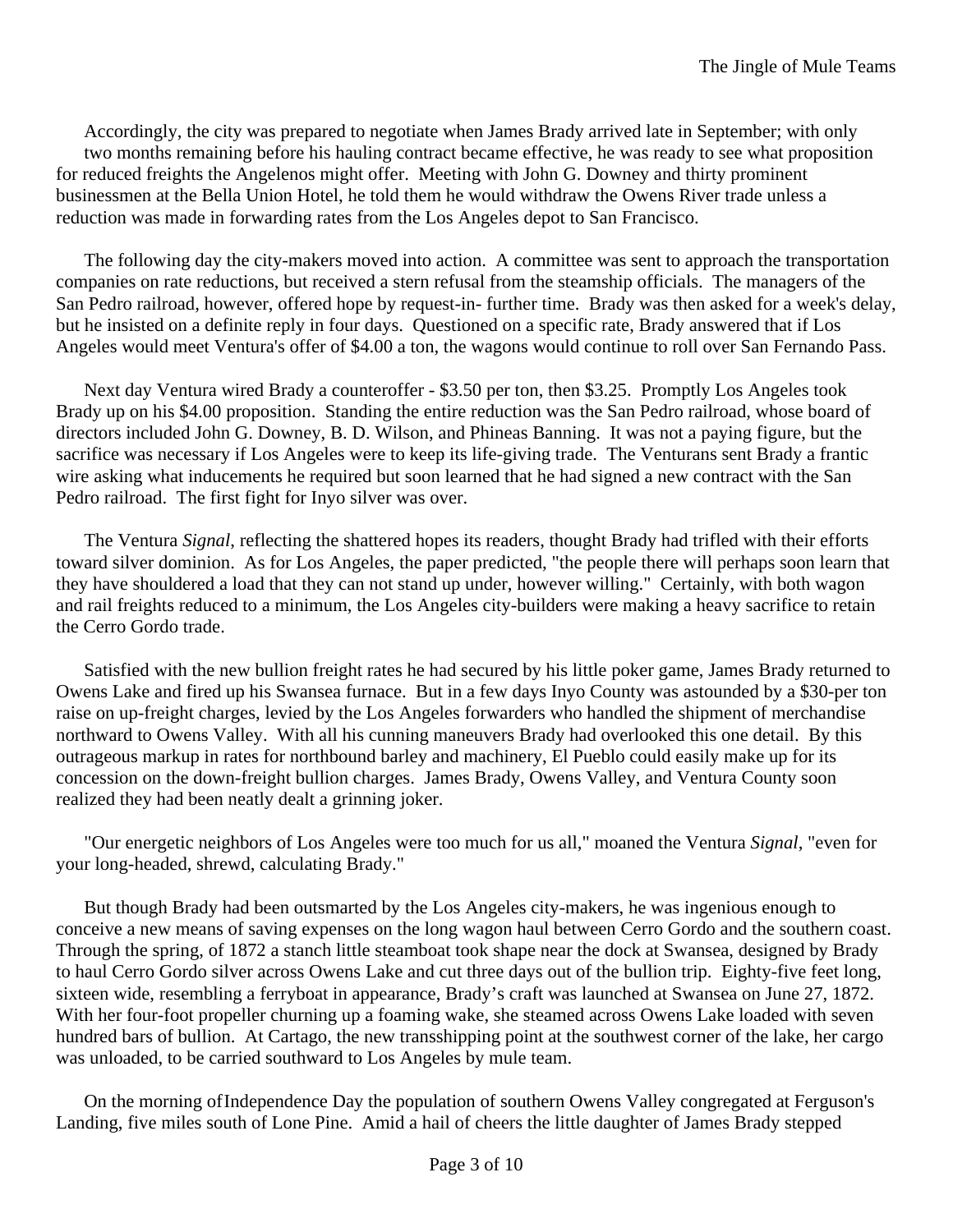forward, broke a bottle of wine on the bow of the stubby steamboat, and spoke her own name, "*Bessie Brady*." A steamer excursion to Cartago and a dance at Lone Pine completed the christening of the Bessie Brady, the second commercial lake steamer west of the Mississippi and the first west of Salt Lake. Chugging across Owens Lake with seventy tons of bullion per day, she soon transferred the pile of accumulated ingots from Swansea to Cartago. From here the jingling mule were able to deliver the bullion in Los Angeles with only a two weeks' haul.

Early in 1872 a new threat to the silver trade loomed in the San Joaquin Valley, where the Southern Pacific was preparing to extend its railhead southward from Merced. Unless Los Angeles could contrive to keep the trade, as the *News* warned, the Cerro Gordo freight wagons would soon swing over Tehachapi Pass to the railhead in San Joaquin Valley.

"When the day arrives that it will be cheaper for the Owens River ores to be shipped over the shorter route overland . . . Los Angeles will find itself totally deprived of the trade. Let it once lose this trade, its recovery will be beyond hope."

By the summer of 1872 the coming of the iron horse had fired the southern end of the central valley with sudden activity. The people of Bakersfield, a village of rough wooden stores and six hundred citizens, set about repairing the wagon road over Tehachapi Pass and improving the nearby crossing of Kern River. "We hear the subject of freighting to Owens River discussed, more or less," observed Bakersfield's Kern County *Courier*, "by nearly every one owning a team."

Standing ready to lead the Bakersfield freighters was one of the town's pioneer settlers, Julius Chester. A Connecticut Yankee who had come to California in 1854, Chester was the owner of a large mercantile and livery business and the leading citizen of Bakersfield. As freight agent for the Southern Pacific's new terminus at Tipton, fifty miles north of Bakersfield, he secured a favorable forwarding rate for Inyo bullion and in October journeyed to Cerro Gordo to negotiate with Belshaw and Beaudry for the next year's freight contract.

To his good fortune those gentlemen were disgusted with James Brady's hauling arrangements. Several thousand silver-lead bars were lying idle at the smelters, and now the independent Los Angeles freighters were threatening to withdraw their teams unless the furnace operators abandoned the contract system. Julius Chester returned to Bakersfield with the Cerro Gordo contract, formed the Kern and Inyo Forwarding Company, and began operating teams between Owens Valley and the Tipton railhead. This new route, as Chester knew, was as yet no shorter than the Los Angeles trail. But he was banking on the expectation that the Southern Pacific would reach Bakersfield within a few weeks and thus shorten the wagon route to make it profitable.

By October the farmers near Bakersfield were preparing to switch their crops from wheat to barley. Farm families, some of them from Los Angeles County, were beginning to settle virgin land on the Tehachapi summit. Bakersfield suddenly experienced a building boom as new frame houses and stores rose along the rutted streets.

Although some of the Los Angeles teamsters continued to handle what traffic remained between the pueblo and Owens River, the principal freighters from Southern California abandoned the road. William Osborne, subcontractor for James Brady, quit the teaming business entirely and ran successfully for the Los Angeles city council. Anticipating the change of route, Remi Nadeau had already contracted to haul the output of the flourishing borax camp of Columbus, Nevada. Thirty-four of Nadeau's teams, each now equipped with two wagons and fourteen mules, left Los Angeles on November 18, 1872 to haul on the route between Columbus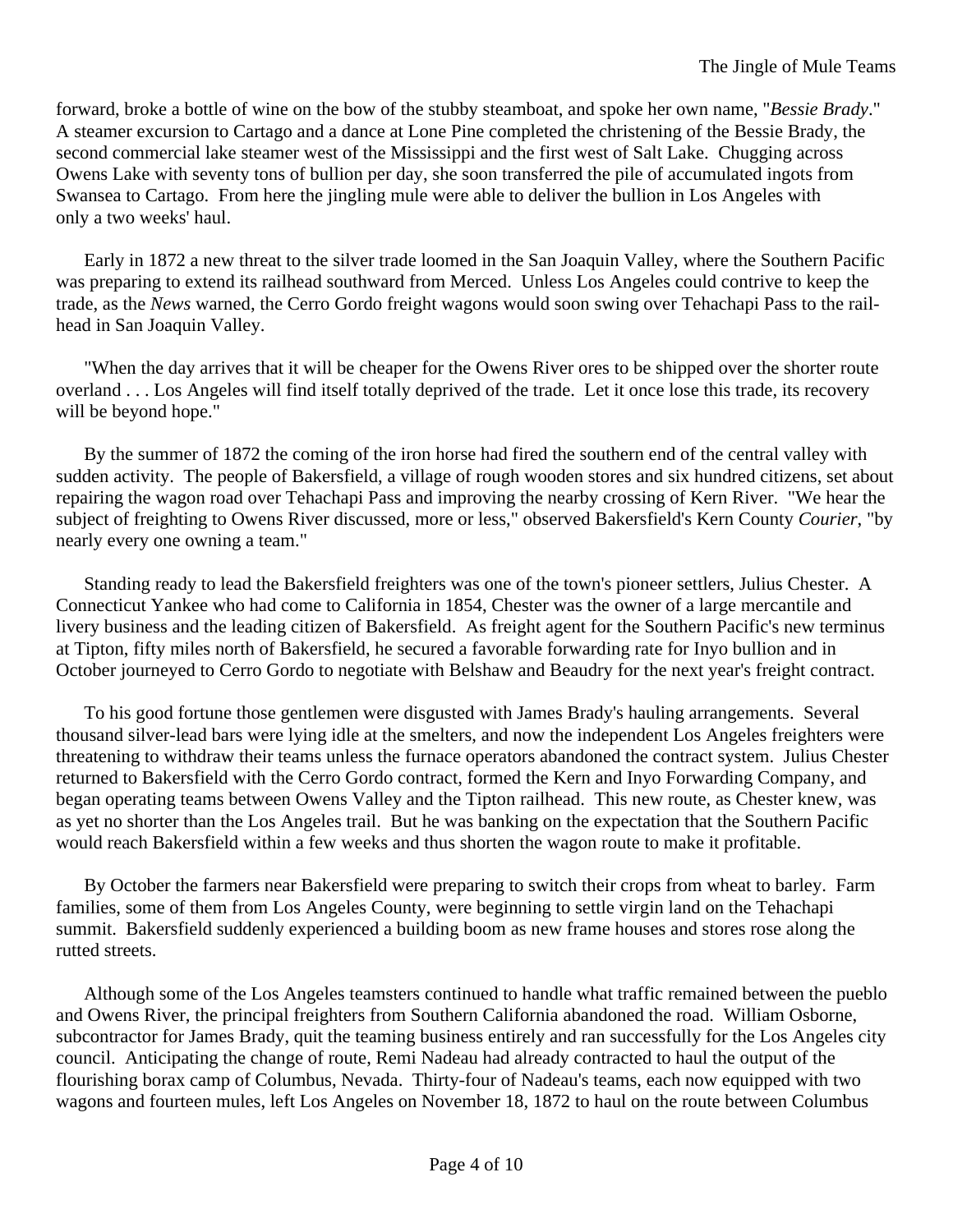and Wadsworth on the Central Pacific Railroad. The city-makers having rescued the vital Inyo trade from Ventura's grasp, had relaxed their vigil long enough for Bakersfield to make off with the prize.

No sooner had the silver-laden wagons departed than El Pueblo's business, already crippled by a crash in the wool market a few months before, sank farther toward depression. Money became scarce, building construction was abandoned, carpenters and mechanics were laid off, and the sign "To Let" appeared on Los Angeles doors for the first time in years. The only market left open to Los Angeles producers now was San Francisco, and the necessary freight charges and forwarding commissions robbed them of the same profits they once enjoyed through the Inyo trade.

"Our people have lost by their supineness," groaned the Los Angeles *Star* in January 1873, "the sources of wealth which could have been maintained for years through the Owens River trade. During the time when ourstreets were filled with these teams, prosperity smiled upon our community and 'everything was lovely'; but that time has passed."

Chester and the Bakersfield freighters, however, were beset with a host of obstacles as they took control of the trade. The winter rains of 1872-73 played havoc with the crude trails, forcing the teams to fight slowly through bogs and around slippery turns. One bullion wagon coming down the precipitous Yellow Grade from Cerro Gordo suddenly broke its brake bar, rolled into several mules, and hurtled off the road into the canyon below. Another, bucking a severe rainstorm along the bullion trail below Owens Lake, was picked up by the raging wind and rolled over and over through the sagebrush.

The Kern and Inyo Forwarding Company was also being hampered by the Bakersfield merchants, who were demanding exorbitant prices for the barley and hay with which the teams were fed. Overwhelmed with difficulties, Chester had allowed twelve thousand bars of bullion to accumulate at Cartago by the beginning of 1873, with half as many more piled up at Cerro Gordo and Swansea.

By February, the furnace operators were growing desperate and Cerro Gordo was falling into stagnation. The furnaces were "running light" and the night shifts were withdrawn from the mines. With wood choppers, coal burners, miners, and burro packers thrown out of work, times on Buena Vista Peak became so dull that the daily stage trips from Owens Valley were reduced to a tri-weekly service, with a pony express bringing in the U.S. mails on alternate days. By March 15 the situation had reached such a pass that the Inyo *Independent* commented dryly: "Those bullion contractors will have to stir their boots pretty lively soon, or there will be a dearth of circulating medium observable in this section."

To add to Chester's misfortunes the epizootic, a fatal horse contagion, struck Kern and Inyo counties in the middle of March. So dreaded was the disease that when several Los Angeles teamsters, crawling across the Mojave with Owens Valley freight, heard of the epidemic they immediately unhooked their mules and lumbered southward back to El Pueblo, leaving their wagons and merchandise along the desert road. Trading over Tehachapi Pass was paralyzed, and Chester's Kern and Inyo Forwarding Company suspended operations. By the end of March, with seventeen thousand bars at Cartago alone, ox teams were put on the bullion trial to ease the stagnation. For the next two weeks the streets of Bakersfield and Los Angeles echoed to the bawling of plodding cattle and the "gee-haw!" of the bullwhacker. But fortunately the plague subsided early in April, and the first of Chester's mule teams left Bakersfield once more for Owens River.

At the same time, after several months of bridge and aqueduct construction, the Southern Pacific resumed tracklaying south from Tipton. A portable warehouse, which moved with the advancing tracks to facilitate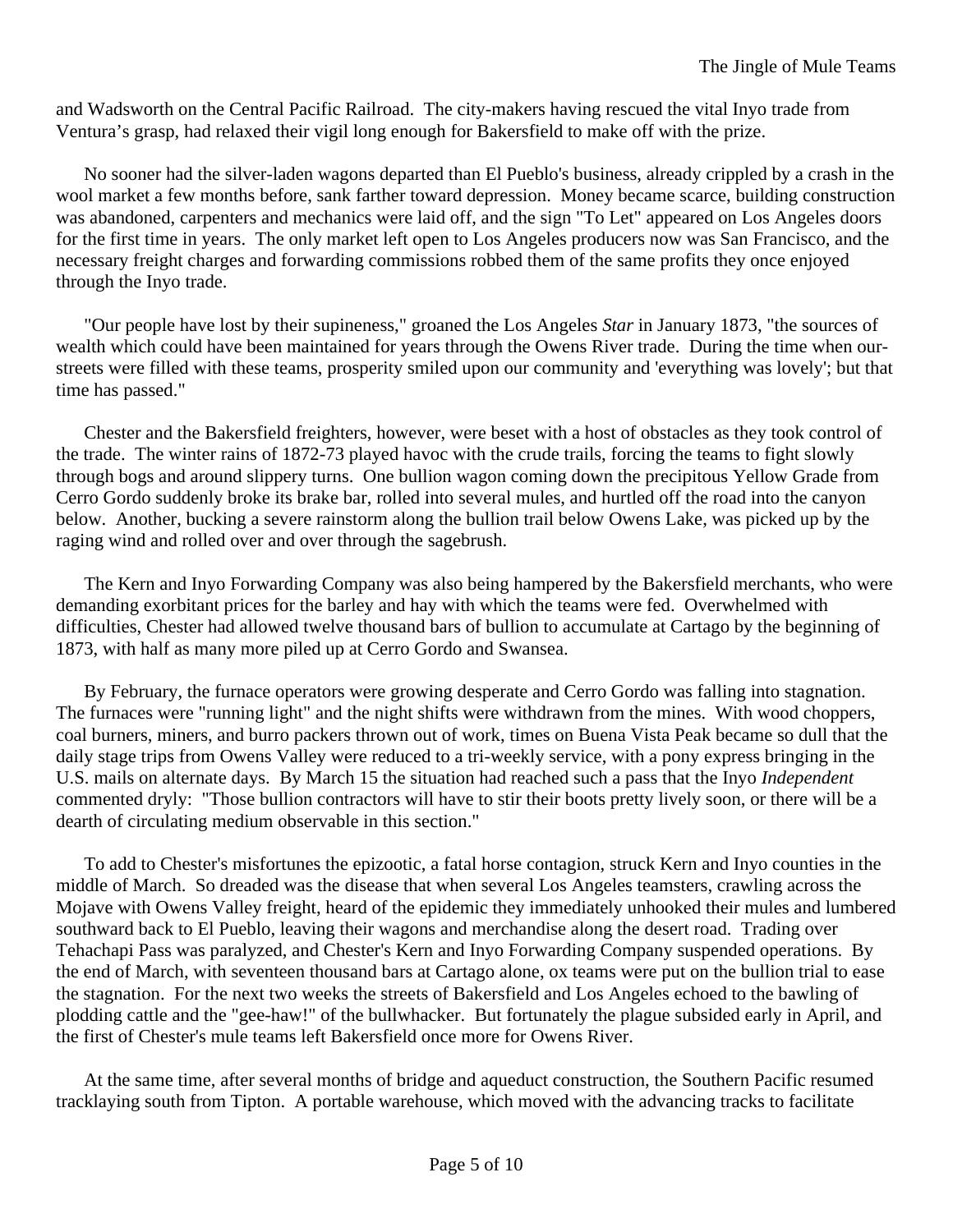bullion delivery, was put into service by Chester's freighting company. Only by this shortening of the wagon route could he hope to fulfill his contract arid turn ruin into profit.

But after the track had moved southward twenty-four miles in two months, Chester found the Southern Pacific blandly erecting a new railhead terminus halfway between Tipton and the Kern crossing. This new "town" of Delano, two days' wagon haul from wood, water, or habitation, struck the final blow to his tottering concern.

Plainly Julius Chester and the people of Bakersfield had reached in vain for the silver wand that had touched Los Angeles with such magic growth. If the railroad would not cross Kern River for an indefinite period, the Kern and Inyo Forwarding Company must discontinue operations. In seven months Chester's teamsters had moved between 600 and 1000 tons of bullion, but had allowed 1200 more to accumulate in Owens Valley. By the middle of May 30,000 ingots lay piled like cordwood at Cartago and Cerro Gordo, while the three furnaces turned out 300 more per day.

At Swansea and Cartago the local miners had piled the pigs into brick walls, stretched canvas over the tops, and were living in the silver-studded shanties. The stranger traveling along Owens Lake found himself in an unbelievable silver-lined fairyland where precious metals were used for building materials. But to furnacemen Mortimer Belshaw and Victor Beaudry, this evidence of Chester's collapse meant disaster unless something could be done to market those ingots and reap more capital to continue operations.

At this juncture word reached them that Remi Nadeau was driving down Owens Valley with several freight teams from Nevada. The Columbus borax marshes could not be worked during the summer months, and freighting along the alkali trail to the Central Pacific had fallen to a trickle. Recalling the regularity of Nadeau's teams, Belshaw and Beaudry rode down the Yellow Grade and hailed him near Owens Lake. There, squatting in the sand while the mules stomped and wheezed behind them, they told their troubles to the white-bearded Frenchman. He agreed to return to the Inyo trade, on condition that they would join him in forming a freighting company and would put up \$150,000 to build a line of stations along the bullion trail. Only with these improvements, Nadeau maintained, could he promise to clear those mountainous piles and move all the bullion they could produce.

Belshaw and Beaudry, aware that the continued operation of their smelting combine depended upon the movement of the bullion, promptly accepted Nadeau's terms. The joined him in forming the Cerro Gordo Freighting Company and cancelled Julius Chester's contract for his failure to fulfill its provisions. The San Joaquin route was abandoned. Chester had not only proved it impracticable, but the Bakersfield merchants had cut their own throats by demanding excessive prices for their feed.

Immediately Nadeau transferred the rest of his forty teams from Nevada to Owens Valley, loaded the wagons with bullion, and started them rolling for Los Angeles. On the night of June 6, 1873, El Pueblo heard the old familiar jingle of team bells and clank of swing chains as the vanguard of Nadeau's teams rumbled up Sixth Street, heavily loaded with Cerro Gordo silver. The Los Angeles press hailed their coming as the end of the slump that had checked the tide of the boom.

"We shall now have a revival of the considerable trade which these teams formerly created in Los Angeles," announced the *Star*, arid welcomed Nadeau with a poem in his honor, written in French. "It will give a wonderful impetus to trade here, and times will be lively again and money plenty," agreed the *Express*. "Let our merchants set their houses in order, and replenish their stocks, and prepare for the 'good time coming.'"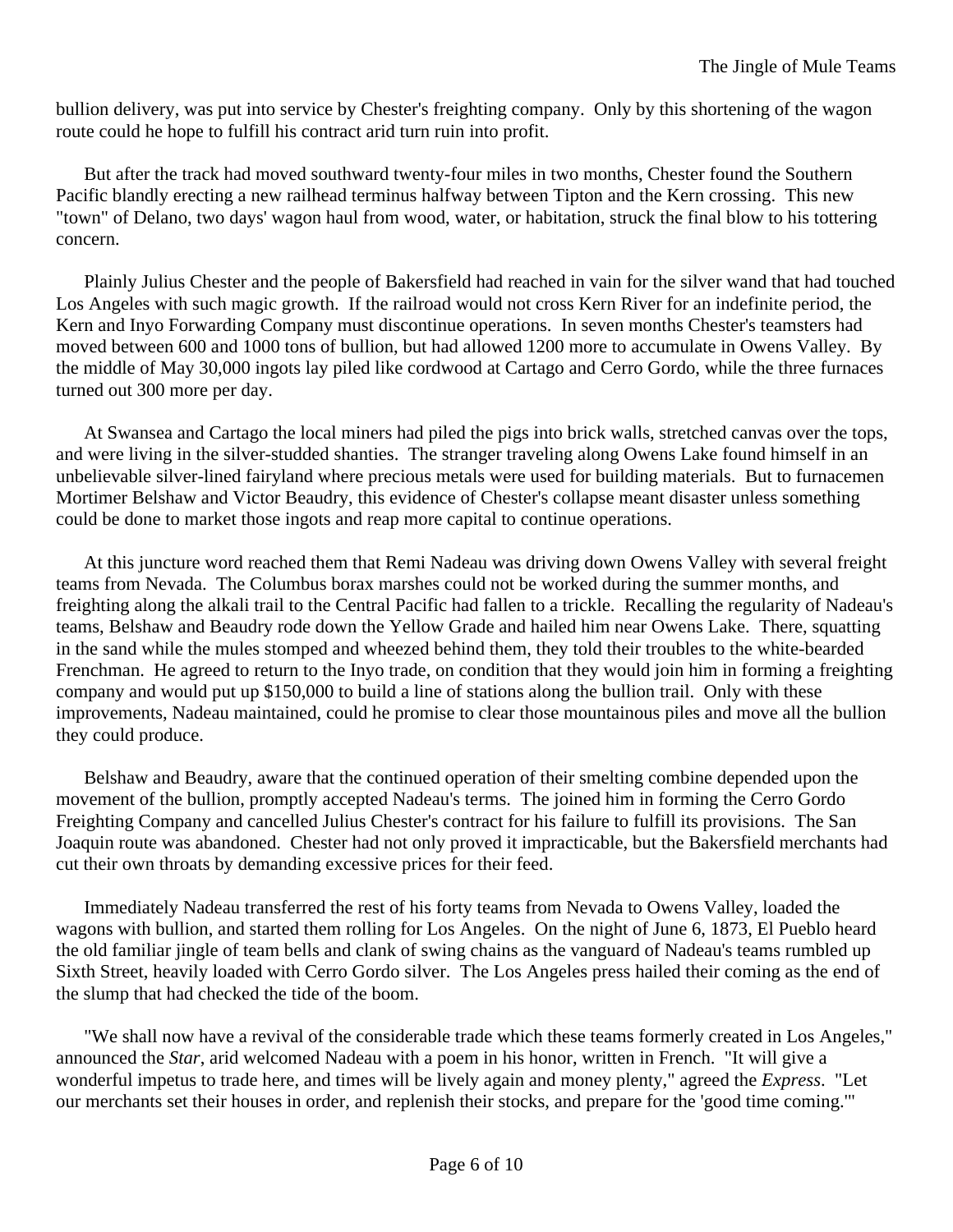"In Bakersfield the *Courier*, bemoaning the loss of the traffic, put the blame on "the practice of extortion upon the teamsters" through high feed prices. "They do things differently in Los Angeles. There they are guided by broad considerations of policy looking to grand results, and all attempt at petty gains . . . is frowned down."

As for the mining country, the Inyo *Independent* hailed Nadeau's return as "a perfect guarantee that hereafter we will not have immense piles of bullion bars lying in useless idleness awaiting shipment." Full employment returned to Buena Vista Peak as the mines and furnaces swung into twenty-four-hour production, and on June 23 the Cerro Gordo stage resumed its daily trips.

•

But suddenly, just as Los Angeles found its vital silver trade returning, a final threat developed. The San Pedro railroad, now owned by the Southern Pacific, raised its bullion rates to the old figure, and Ventura renewed its efforts to divert the traffic.

Quickly the city-makers rose to the emergency. Something had to be done by El Pueblo's businessmen for, as John G. Downey warned, if they lost the Cerro Gordo trade through a high railroad tariff, "their commerce and the arm of their farmers and producers would be paralyzed."

Accordingly, Judge Robert M. Widney, recently prominent in the railroad subsidy contest, visited all the local merchants to secure their signatures on a notice for a general meeting. On the night of July 31, 1873, the city-builders assembled in Widney's courtroom, elected John G. Downey to the chair, and set about to form the Los Angeles Chamber of Commerce.

By banding together in a recognized body, Downey told them, they could wield strong pressures, even build a competing railroad, in order to bring fares down and keep the silver traffic. "We built the present railroad," he thundered, "and if it raises the rate of freight to the general detriment, we can build another railroad. We don't know our own strength."

Moreover, as Downey and other speakers agreed, the time had come for the city to publicize itself abroad; Los Angeles should be as well known throughout the nation as Santa Barbara and San Diego. A Chamber of Commerce, initially called a "Board of Trade," was organized, and the merchants brought to a close what the *Express* labeled "the most important meeting concerning the actual interests and prosperity of Los Angeles, which ever assembled . . . "

Their anxiety over the Cerro Gordo commerce was soon put to rest, for Remi Nadeau began regular shipments in spite of the Southern Pacific markup and soon joined the Board of Trade himself. But the emergency served to bring the city-makers together into a forceful organization. They met again August 9, adopted a constitution, elected officers, signed up eighty-six members, and changed the name to "Chamber of Commerce." First president of the Chamber was Solomon Lazard, a Los Angeles merchant since 1852 and a former city councilman. Joining him in pressing the interests of the city were ten other directors including John G. Downey and Robert M. Widney.

•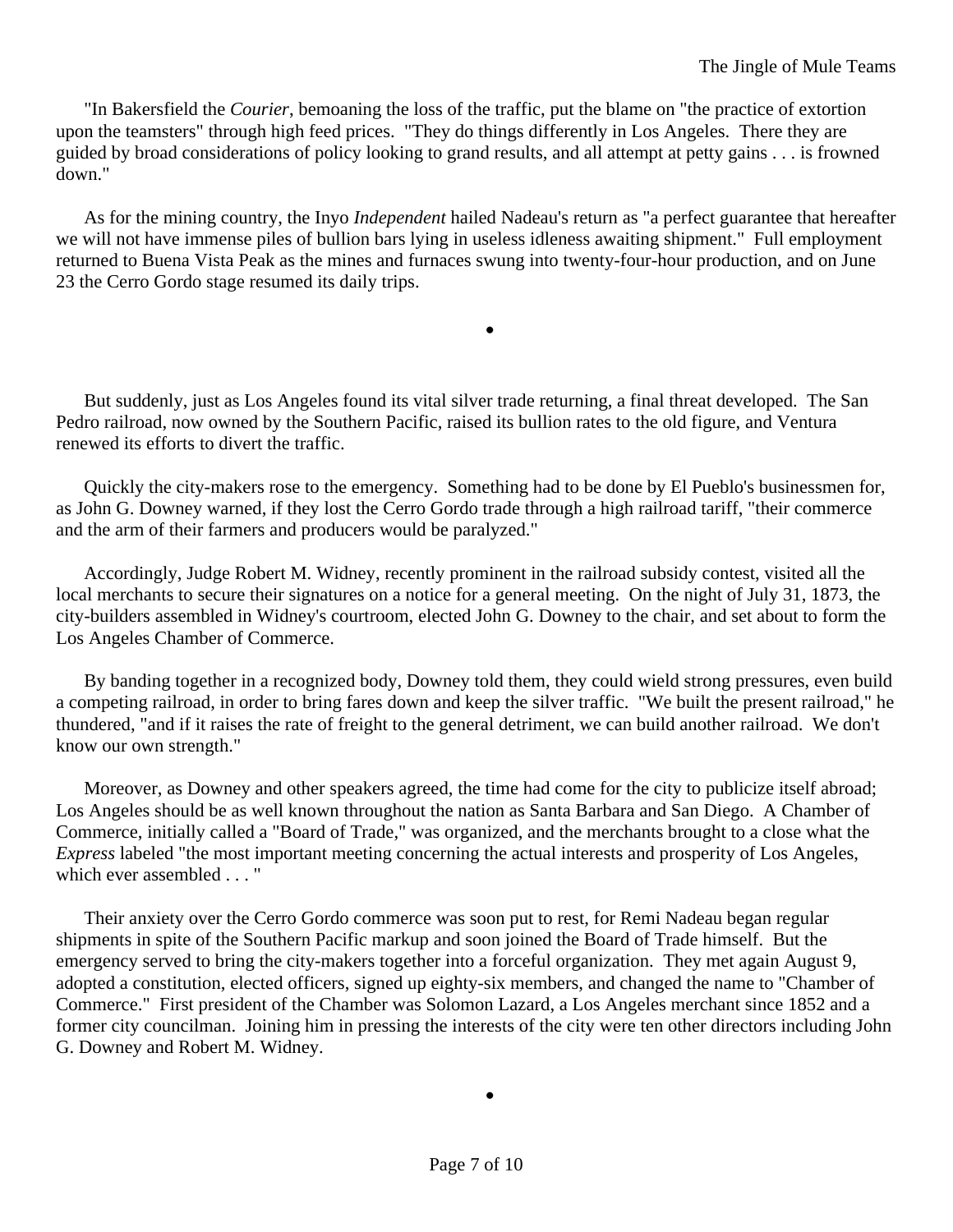With furious exertion Nadeau set about perfecting his freight system. Between Cerro Gordo and Los Angeles a dozen stations were set up at thirteen to twenty mile intervals - a day's haul apart. Where the existing stations were not well spaced, Nadeau built his own at the nearest source of water.

The first was built at Cerro Gordo Landing, on the eastern shore of Owens Lake, at the foot of the Yellow Grade. From here the Bessie Brady, newly acquired by the freighting company, carried the bullion across the waters to the wharf at Cartago. Southward from the take the company established stations at Rose Springs, Nine Mile Canyon, Coyote Holes, and spanned the rest of the Mojave Desert with outposts at Red Rock Canyon, Forks-of-the-Road, Willow Springs, Cow Holes, and Barrel Springs. The grueling haul through Soledad Canyon was eased by stops at Mill Station and Mud Springs, while Lopez Station brought the teams to San Fernando Valley. Abandoning the grade of the Cahuenga Pass, Nadeau switched the last lap of the route by cutting a road across San Fernando Valley through the thick cactus and brush jungle of Tujunga Pass, across the Los Angeles River east of the pueblo, and into her traffic along Aliso Street. This was the first thoroughfare through the hitherto impenetrable wilderness that separated the Santa Monica and San Gabriel Mountains. At his headquarters in Los Angeles, Nadeau took over most of the block bounded by Fort (now Broadway), Hill, Fourth, and Fifth streets for his barns, corrals, stables, and blacksmith and repair shops.

On August 9 the Los Angeles *Mirror* reported the system in regular operation. "The prospect for a rapid expansion of this city and its commerce was never more flattering than at present. Nadeau's teams are now arriving and departing as of old. By September the entire line of eighty teams was on the road, each with fourteen mules and three mammoth wagons. The lead "schooners" were equipped with wheels five feet high and six inches wide; all three were huge wooden hulls, built high and narrow, with a fat water barrel on both sides.



This outfit - eighteen mules and three wagons - was one of a hundred operated by freighter Remi Nadeau to Cerro Gordo and other mining towns in the 1870s. Bells on collars of lead pair warn last traffic around blind bends. Mrs. Jack Gunn.

Each set of three wagons had a freight capacity of ten tons, although the average load ran somewhat less. The standard cargo of 170 silver-lead ingots, each weighing eighty-seven pounds, barely covered the floors of the wagons; the frequent up-loads of baled hay, however, towered so high that the wagons were sometimes blown over in a severe windstorm.

Two pairs of teams operated on each lap between stations, one pair heading northward for Owens Valley and the other plodding southward for Los Angeles. They passed each other during the day, and their wagons were hauled onward next day by the teams operating over the route to the next station. Thus two teams would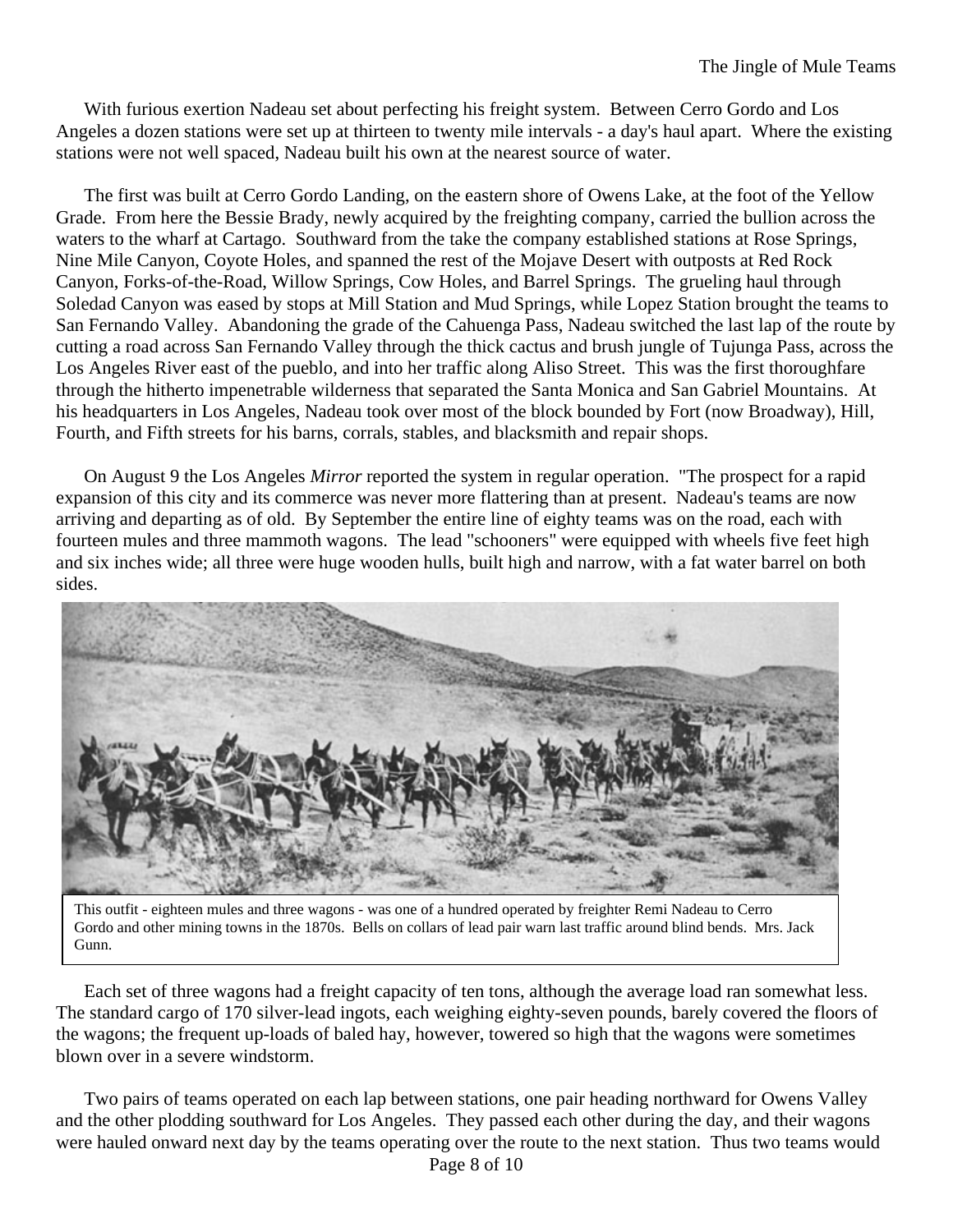head southward with bullion one day, to be unhitched and fed at one of the stations. Next morning they would trade wagons with the teams that bad arrived from the south and head back northward over the same route with a load of merchandise. While the wagons rolled through from Cartago to Los Angeles, the teamsters and mules plodded back and forth between the same stations day in and day out. In this manner between forty-eight and fifty-two teams did the actual bullion hauling, while the rest supplied the stations with barley and hay for the animals. The system, unique in Western freighting, was operated on an almost hourly schedule like a stagecoach line.

The dust raised by the teams was so intolerable that over many stretches of alkali waste the teamsters rode with neckerchiefs pulled over their faces, and made frequent stops to swab the eyes and nostrils of the mules. Driving second team in the pair was particularly odious because of the cloud of dust stirred by the lead outfit. The custom became general that when a lead muleskinner allowed his animals to bog down in mud or sand so as to require the other team to pull them out, he must give up his lead position and eat dust till his partner became mired and needed help.

Indeed, it was to provide added spans of mule power in case of trouble that the great teams traveled in pairs. Over San Fernando Pass, for example, the fourteen-mule teams were doubled for several miles to the summit, so that a continuous line of twenty-eight animals tramped up the grade to the crack of the blacksnake and the oaths of the driver. In this way the teamsters would haul one set of wagons to the top, then unhitch the mules and return for the other set. The Yellow Grade from Owens Lake to Cerro Gordo was a steeper climb than San Fernando Pass, but the wagons were generally half loaded with return merchandise, and the teams could usually reach the camp without doubling.

But the steepness of the Yellow Grade made the downward haul the most perilous task in the entire route. At any moment the bullion-laden "mountain clippers" might lurch forward out of control, ramming into the mules and dragging them over the cliff. One of Nadeau's teamsters soon invented a "double brake" which clamped the wheels like a vise to hold back the wagons. In addition several wheels were chained in place, and iron ,'shoes" fastened to the rims like skis to provide added friction against the road.

The first two animals in front of the lead wagon were called the "wheelers" - usually heavy draft horses who could support the tongue and take the shocks of the vehicle. The rest were mules, who could stand more hardships and were more easily managed in the long harness than the high-strung horses. Next pair ahead of the wheel horses were the "swings," or "pointers," who were hitched to a heavy chain extending beyond the end of the tongue. In front of these plodded the "sixes," then the "eights," the "tens," the "twelves," all pullin, the wagons by means of that long "swing chain" which hung about a foot from the ground.

At the head of the team stepped the "leaders," each wearing a bow of jingling bells arched over the collar; by this means fast-moving vehicles were warned of the approach of the two-mile-an-hour bullion teams around a blind bend. On turning such a corner the inside swing mule, and sometimes one of the sixes as well, had to jump over the chain and pull at counter angles with his partner to keep the wagon from going straight up to the point of turning,

Riding the near wheeler, the mule skinner controlled his team with a blacksnake whip and a jerk-line rope running from the lead wagon's brake handle through harness rings to the near leader's halter. A jerk on that line meant a right turn, a steady pull meant a left. With each outfit rode a "swamper," the driver's assistant. During the day's travel he usually handled the brake on the rear wagon; in camp he helped to hitch and unhitch the mules and make repairs on wagons and harness.